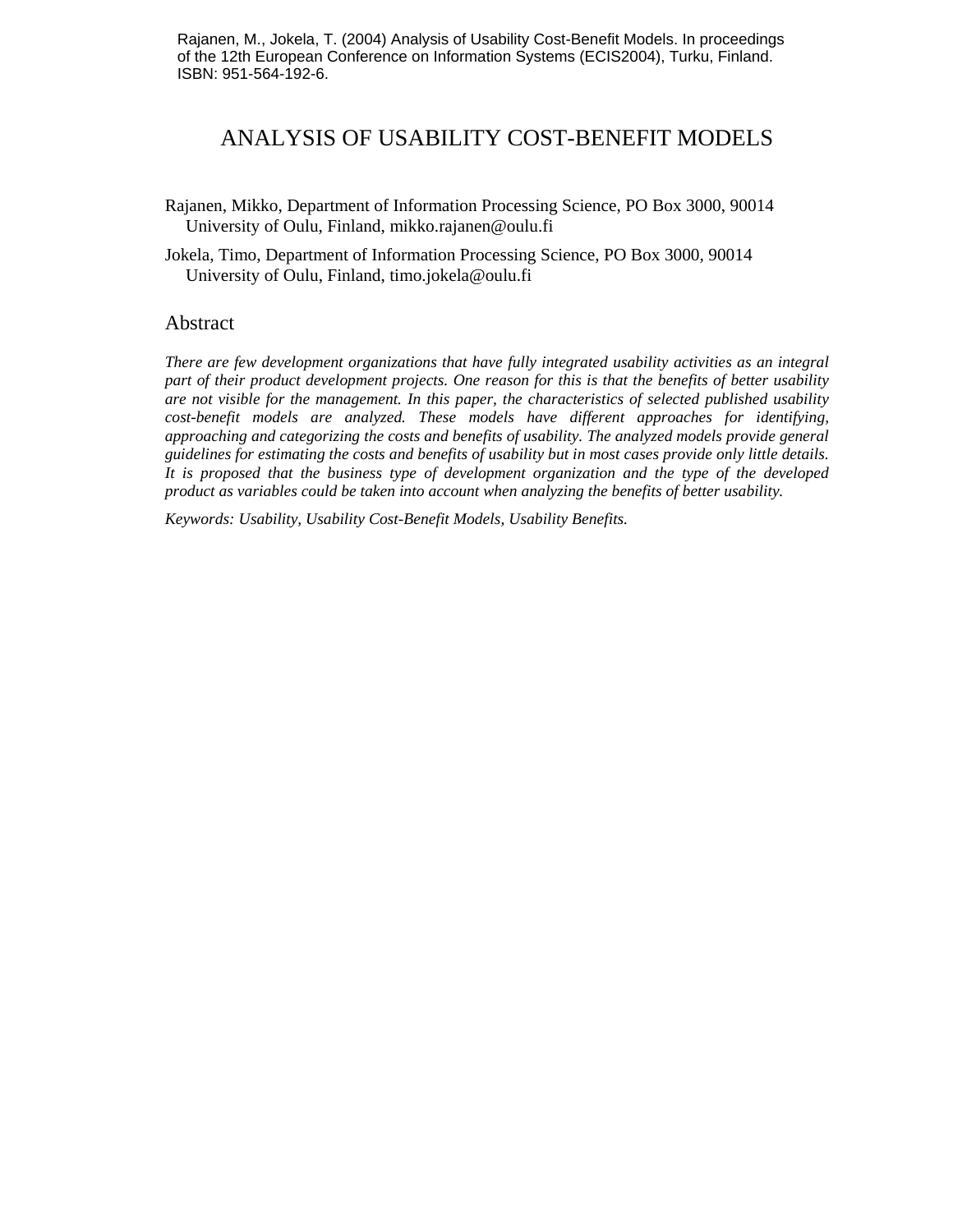# **1 INTRODUCTION**

Usability is defined as one of the main product quality attributes for the international standard ISO 9126. It means the capability of the product to be understood by, learned, used by and attractive to the user, when used under specified conditions (ISO 9126). Another usually referred to definition of usability is in standard ISO 9241-11, where usability is defined as: "The extent to which a product can be used by specified users to achieve specified goals with effectiveness, efficiency and satisfaction in a specified context of use" (ISO 13407).

Usability has many potential benefits for a development organization such as increased productivity and customer satisfaction. But even today there are quite few product development organizations having incorporated usability activities largely in their product development process. Bringing usability activities into the product development life cycle has been a challenge since the beginning of usability activities over twenty years ago. One reason for this is that the benefits of better usability are not easily identified or calculated. Usability engineering has been competing for resources against other project groups who do have objective cost-benefit data available for management review (Karat 1994).

The topic of this paper is to analyse the different cost-benefit analysis models that are used for estimating the cost-benefits of better usability. There exist a number of different cost-benefit models related to usability. In our knowledge, however, there is not much work reported on contrasting and comparing the different models. The aim of this paper is to partially fill this gap.

Generally, the cost-benefit analysis is a method of analysing projects for investment purposes (Karat 1994). It embodies the idea that decisions should be based on comparing the advantages and disadvantages of an action. Technical and financial data is gathered and analysed about a given business situation or function. This information assists in decision making about resource allocation. A general cost-benefit method identifies three steps and it proceeds as follows (Burrill & Ellsworth 1980):

- 1. Identify the financial value of expected project cost and benefit variables.
- 2. Analyse the relationship between expected costs and benefits using simple or sophisticated selection techniques.
- 3. Make the investment decision.

Development management often sees usability activities as a potential risk to the deadline of their projects. It is difficult to implement usability activities in development projects without the support of the business management. Management level support for usability activities in development projects could achieved if the benefits of better usability can be identified and calculated. In the usability costbenefit analysis of usability activities, expected costs (e.g., personnel costs) and benefits (e.g., lower training costs) are identified and quantified (Karat 1994).

The benefits and costs of usability are different at the different stages of product life-cycle. Therefore, in this paper, the different usability cost-benefits are examined through the different phases of product life cycle. Our research question is: To which extent do the usability cost-benefit models identify the benefits and costs related to usability at the different phases of product life-cycle: development of the product, the sales phase, introduction of the product into use, and everyday use?

There exist some published models for calculating usability benefits, and as many ways of identifying the benefits. A business benefit is a positive return that the development organisation expects to obtain as a result of an investment. In this research, the differences and characteristics between some of the published usability cost-benefit models and their approach to costs and benefits of better usability are compared.

The analysis of this paper covers four models. Three of them are ones presented in the book of Bias  $\&$ Mayhew (1994). Although the book is rather old, it still is the benchmark book in cost-justifying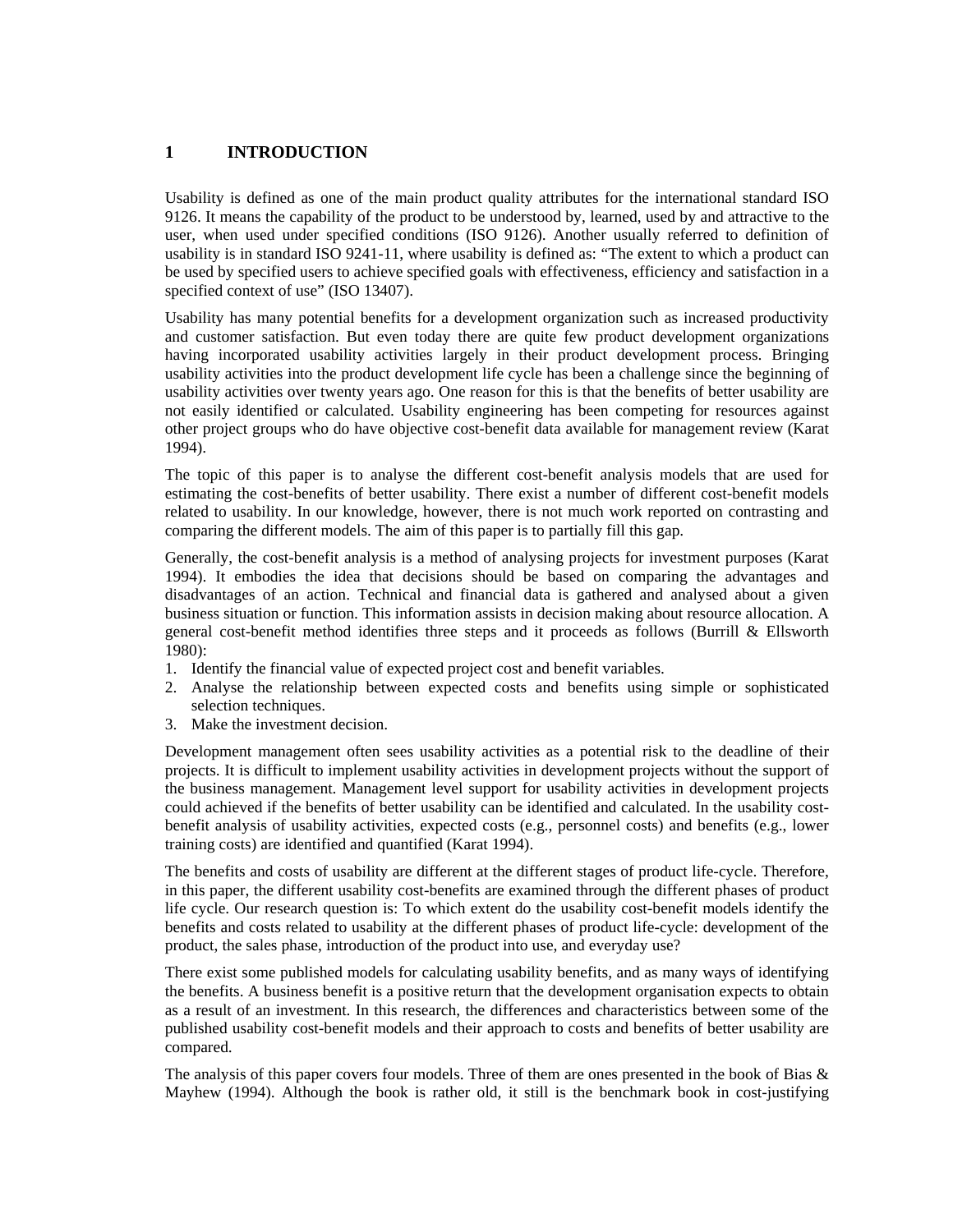usability. The fourth model included in the analysis – the one by Bevan – is a more recent one, a result of European research projects.

# **2 OVERVIEW OF THE SELECTED USABILITY COST-BENEFIT MODELS**

Most of the existing usability benefit models analysed in this paper is selected from the book, Cost-Justifying Usability by Bias & Mayhew (1994). This book was published in 1994, but it is still the most referred source of usability cost-benefit models. The analysed models taken from Cost-Justifying Usability were selected for this report because they represent a variety of different views on usability cost-benefit analysis.

Bevan has published a usability benefit analysis model in a report of the European TRUMP project (Bevan 2000). The model was selected for this analysis because it is a recent usability cost-benefit model and it has a slightly different point of view on different benefits of usability.

# 2.1 Ehrlich & Rohn

Ehrlich & Rohn (1994) analyse the potential benefits of better usability from the point of the views of vendor company, corporate customer and end user. They state that by incorporating usability activities into a product development project, both the company itself and its customers gain benefits from within certain areas. When compared to the other usability benefit models analysed in this paper, Ehrlich & Rohn present the most comprehensive discussion about different aspects of usability costbenefits. However, they do not clearly present an overall formula for calculating the value of usability benefits.

According to Ehrlich & Rohn, a vendor company can identify benefits from three areas:

- 1. Increased sales
- 2. Reduced support costs
- 3. Reduced development costs.

In some cases, a link between better usability and increased sales can be found, but usually it can be difficult to relate the impact of better usability directly to increased sales. One way to identify the impact of usability on sales is to analyse how important role usability has in the buying decision.

According to Ehrlich & Rohn, the cost of product support can be surprisingly high if there is a usability problem in an important product feature, and the product has lots of users. Better usability has a direct impact on the need for product support and therefore, great savings can be realized through a reduced need for support. By focusing on better product usability and using usability techniques, a vendor company can cut development time and costs. The corporate customer can expect benefits when a more usable product reduces the time that end users need for training. And in addition to official training, there are also hidden costs for peer-support. End users often seek help from their expert colleagues, who therefore suffer in their productivity. It is estimated that this kind of hidden support cost for every PC is between \$6.000 and \$15.000 every year (Bulkeley 1992).

End users are the final recipients of a more usable product. According to Ehrlich & Rohn, increased usability can result in higher productivity, reduced learning time and a greater work satisfaction for the end user. The end-user can benefit from higher productivity when the most frequent tasks take less time.

2.2 Karat

Karat (1994) approaches usability benefits through a cost-benefit calculation of human factors at work. This viewpoint is different from other analysed usability benefit models. There are some examples of identified potential benefits. The benefits are identified as: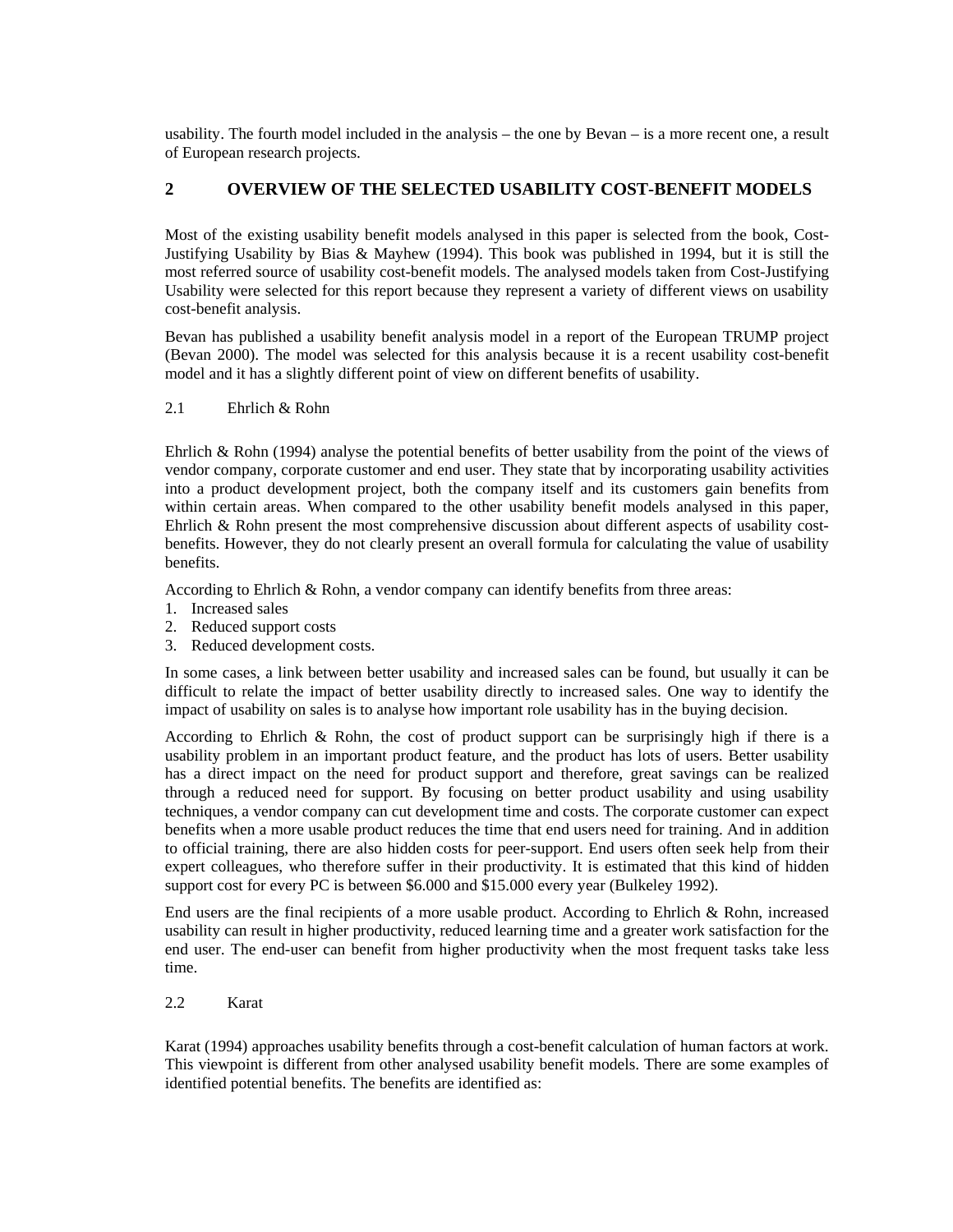- 1. Increased sales
- 2. Increased user productivity
- 3. Decreased personnel costs through smaller staff turnover

A development organization can gain benefits when better usability gives a competitive edge and therefore increases product sales. A customer organization can gain benefits when end user productivity is increased through reduced task time and when better usability reduces staff turnover. Karat describes a usability cost-benefit analysis of three steps. In the first step, all expected costs and benefits are identified and quantified. In the second step, the costs and benefits are categorized as tangible and intangible. The intangible costs and benefits are not easily measured, so they are moved into a separate list. The third step is to determine a financial value for all tangible costs and benefits. Karat also links the usability cost-benefit analysis with business cases. Business cases provide an objective and explicit basis for making organisational investment decisions (Karat 1994).

#### 2.3 Mayhew & Mantei

Mayhew & Mantei (1994) argue that a cost-benefit analysis of usability is best made by focusing attention on the benefits that are of the most interest to the audience for the analysis. The relevant benefit categories for the target audience are then selected, and the benefits are estimated. Examples of relevant benefit categories are given for a vendor company and internal development organization. The vendor company can benefit from:

- 1. Increased sales
- 2. Decreased customer support
- 3. Making fewer changes in a late design life cycle
- 4. Reduced cost of providing training.

The benefits for an internal development organization can be estimated from the categories of increased user productivity, decreased user errors, decreased training costs, making fewer changes in a late design life cycle and decreased user support. To estimate each benefit, a unit of measurement is chosen for the benefit. Then an assumption is made concerning the magnitude of the benefit for each unit of measurement. The number of units is then multiplied by the estimated benefit per unit.

#### 2.4 Bevan

Bevan estimates the potential benefits of better usability for an organization in terms of development, sales, use and support (Bevan 2000). A vendor can gain benefits in development, sales and support. A customer can benefit in use and support. When a system is developed for in-house use, the organization can identify benefits for development, use and support. In each category, there are a number of possible individual benefits where savings or increased revenue can be identified. The total amount of benefits from better usability can be calculated by adding all the identified individual benefits together. Bevan mainly discusses usability benefits derived from increased sales, a lower need for training and increased productivity. Benefits accruing due to decreased development time are identified but they are not discussed in detail.

# **3 RESULTS OF THE ANALYSIS: COMPARING THE USABILITY COST-BENEFIT MODELS**

Our analytical framework is based on product life-cycle. It makes possible a systematic analysis which takes account the different roles that usability has in different phases. We identify the following main phases of product life cycle:

- 1. Product development phase
- 2. Product sales phase
- 3. Introduction phase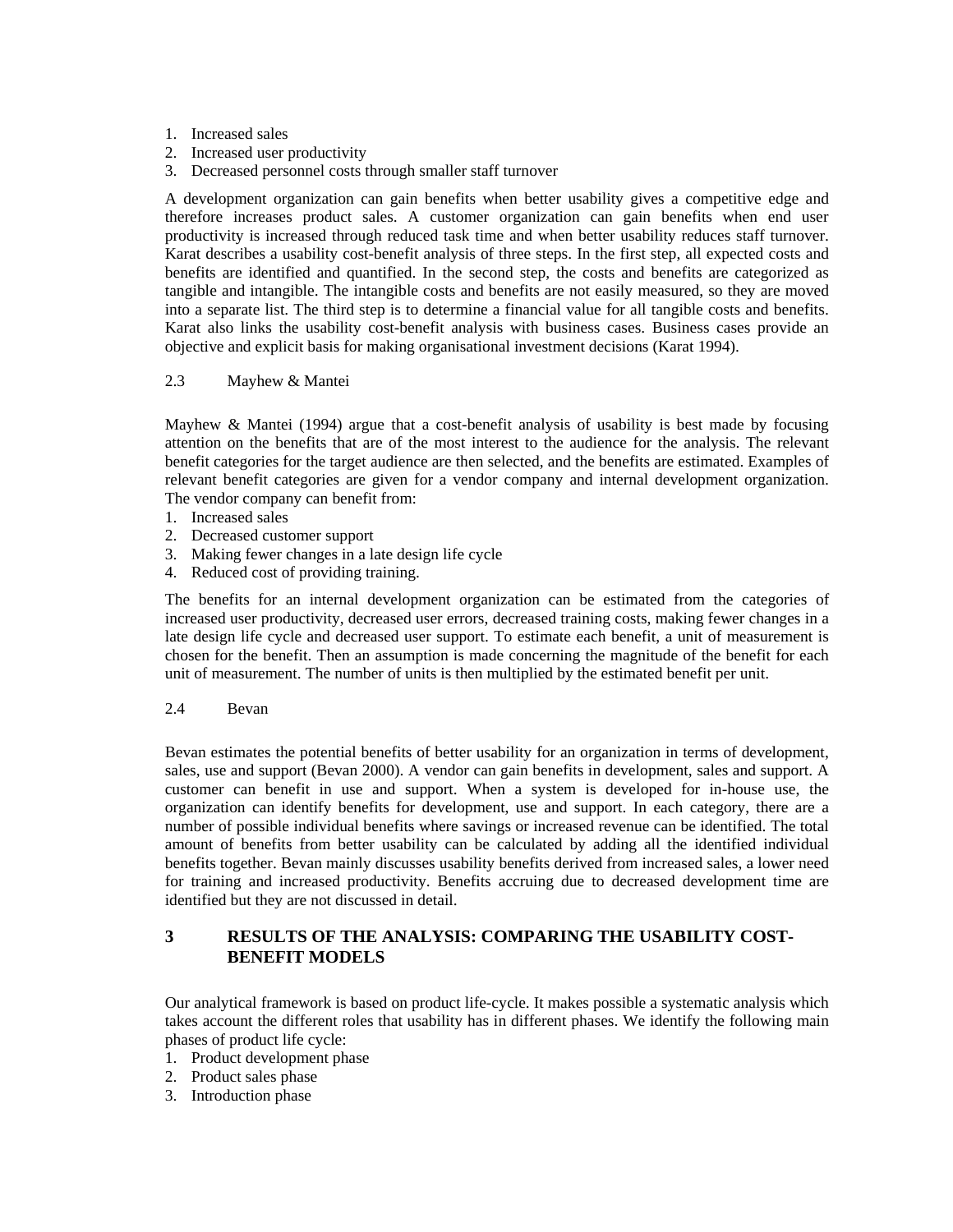#### 4. Daily use

In the first phase – product development – the benefits are actually not based on usability as a product attribute but user-centred design as a development paradigm. Usability as a product attribute becomes important at the phase when the product gets touch with end users.

In the following, we analyse each of the selected models from the viewpoints of the four different phases of product life cycle. We examine specifically:

- What kinds of aspects of benefits each model covers at each phase
- To which extent each model provides concrete guidance for estimating the benefits.

As a last topic, we examine the related costs. As we will see, the costs are mainly related to the first product life cycle, development phase.

#### 3.1 Benefits in the development phase

Overall, the existing models identify three different kinds of usability benefits that user-centred design can provide in the development phase: reduced development costs, prioritisation of product features and less need of future redesign.

By focusing on better product usability and using usability techniques, a vendor company can reduce development costs. Ehrlich & Rohn, Bevan, and Mayhew & Mantei identify reduced development costs as one potential benefit. Mayhew & Mantei provide a sample calculation for analysing this benefit. They calculate the benefits through comparing the difference between the costs of changes detected early and ones detected late. Ehrlich & Rohn have descriptive discussion but no concrete guidelines or example calculations. Bevan mentions these benefits only briefly, and Karat does not discuss them at all (table 1).

Ehrlich & Rohn and Bevan discuss to some extent the benefit of prioritisation the functionality that is important for customers. In one case three key features were deliberately added to the product to make it more appealing but 95% of the respondents to a survey never used the features because they didn't know the features existed, didn't know how to use the features or didn't understand the features (Ehrlich & Rohn 1994). Karat and Mayhew & Mantei do not address this point specifically.

In addition to these benefits, Bevan identifies the reduced need for architectural redesign to make future versions of a product easier to use as a potential benefit.

| Benefit category                                                                         | Ehrlich & Rohn | Karat | Bevan                     | Mayhew & Mantei |
|------------------------------------------------------------------------------------------|----------------|-------|---------------------------|-----------------|
| Reduced                                                                                  | XX             |       | X                         | XX              |
| development costs                                                                        |                |       |                           |                 |
| Prioritisation of                                                                        | XX             |       | $\boldsymbol{\mathrm{X}}$ |                 |
| product features                                                                         |                |       |                           |                 |
| Less need for                                                                            |                |       | X                         |                 |
| future redesign                                                                          |                |       |                           |                 |
| $XXX =$ The benefit is identified and well documented, concrete guidelines, examples etc |                |       |                           |                 |
| $XX$ = There is some discussion about the benefit, no concrete guidelines                |                |       |                           |                 |
| $X =$ The benefit is identified                                                          |                |       |                           |                 |
| $-$ The benefit is not identified                                                        |                |       |                           |                 |

*Table 1. The extent to which usability cost-benefit models identify and document benefits for product development.* 

None of the analysed models takes into account the potentially different benefits depending on whether the product is tailored or mass-produced. It would be interesting to see whether there are some differences in estimating the benefits of better usability when the product is tailored or massproduced. It is known that different requirements and principles are applied for developing tailored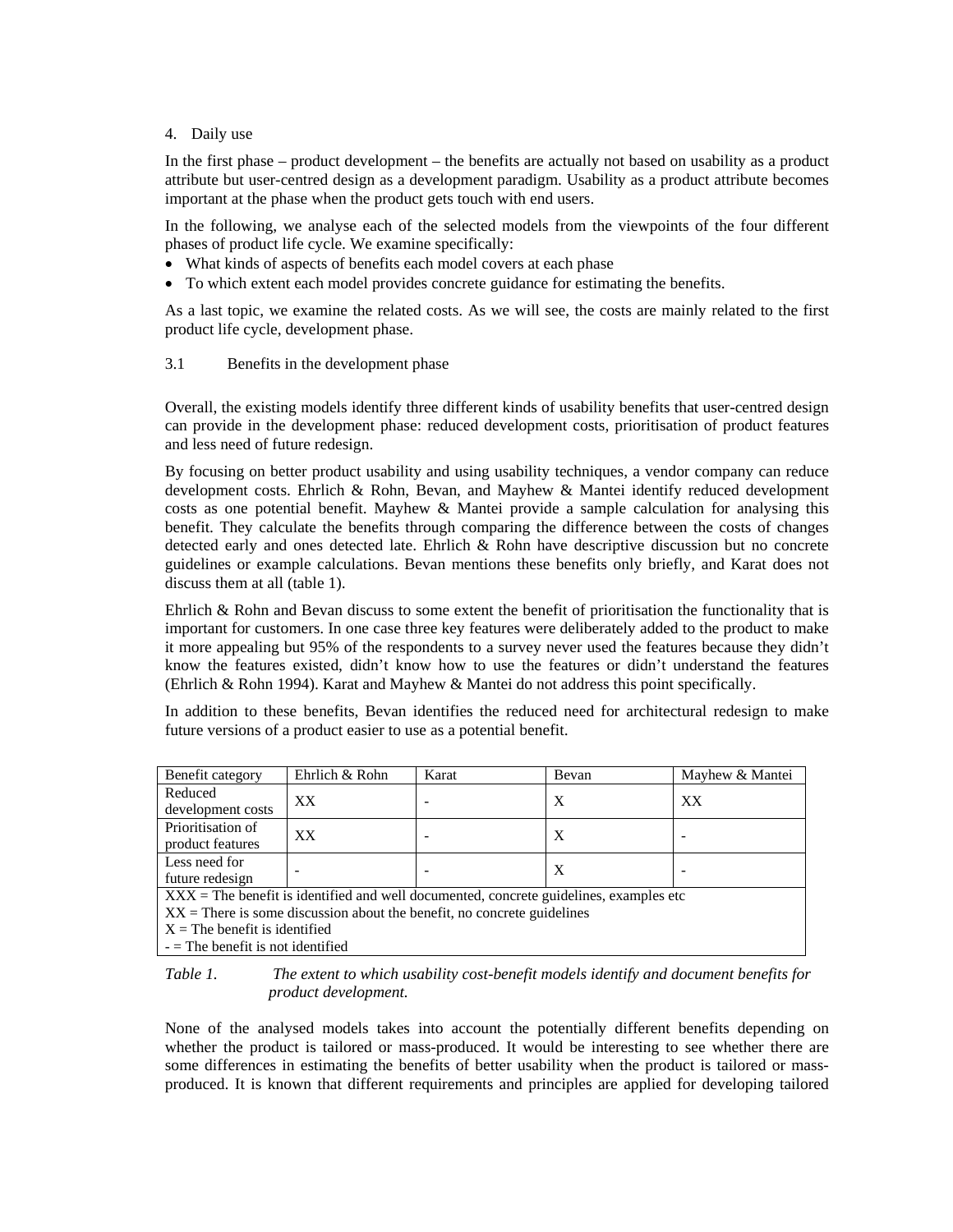products and mass products. Because none of the models under this study offer different analysis for these two approaches, it would be interesting to see the extent to which the usability benefits are different in these cases. One research study identified user-centred design as having a key role in differentiating product and human factors improvements (Harrison et al 1994, 223).

#### 3.2 Benefits in the sales phase

Generally, the models identify two categories of usability benefits in the sales phase: gaining a competitive edge, and increased customer satisfaction. It is very difficult to estimate the impact of better usability on product sales. However, there are some reported cases, where a link between better usability and increased sales can be established. In one reported case, the revenues grew by 80% when the most serious usability problems were fixed in the second release of a product (Wixon, Jones, 1991). Poor usability may have a serious effect on a company's reputation and market share, especially when the market is tightly controlled (Mauro 1994, 136). Also, product development usability can speed up a product's market introduction and acceptance (Conklin, 1991).

The benefits of gaining a competitive edge by claiming a product as easier to use than other products is identified and discussed in all models (table 2). Ehrlich & Rohn have a detailed discussion about this benefit and Mayhew & Mantei have an example calculation where the number of systems sold due to enhanced usability is multiplied with the profit margin per product.

Increased customer satisfaction can result in more repeat customers and therefore increased sales. Ehrlich & Rohn and Bevan identify the benefits of customer satisfaction and have descriptive discussion about the benefit. Ehrlich & Rohn estimate that satisfied customers influence four other people to buy the same brand and dissatisfied customers influence ten other people to avoid the brand. Karat and Mayhew & Mantei do not identify this benefit explicitly.

| Benefit category                                                                                | Ehrlich & Rohn | Karat | Bevan | Mayhew & Mantei |
|-------------------------------------------------------------------------------------------------|----------------|-------|-------|-----------------|
| Gaining a                                                                                       | XX.            | XX    | XX    | XX              |
| competitive edge                                                                                |                |       |       |                 |
| Increased customer                                                                              |                |       | XX    |                 |
| satisfaction                                                                                    | XX.            |       |       |                 |
| $\angle$ XXX = The benefit is identified and well documented, concrete guidelines, examples etc |                |       |       |                 |
| $XX$ = There is some discussion about the benefit, no concrete guidelines                       |                |       |       |                 |
| $X =$ The benefit is identified                                                                 |                |       |       |                 |
| $-$ The benefit is not identified                                                               |                |       |       |                 |

*Table 2. The extent to which usability cost-benefit models identify and document benefits for marketing and sales.* 

One observation is that none of the analysed models take into account the benefits of better usability in terms of sales depending on whether the product is as a business-to-business or a business-toconsumer product. None of the models discusses this although it could be possible that there may be differences in estimating the benefits of better usability in the case of business-to-business products vs. business-to-consumer products.

#### 3.3 Benefits in the introduction phase

There are two categories of usability benefits for product support: a reduced cost of product support and less need for end user training. The difference in training time between a usability-engineered system and a system designed without usability engineering can be as much as several days (Karat 1993). Training the end user includes official training conducted by the development organization or a customer organization and unofficial training by skilled peers.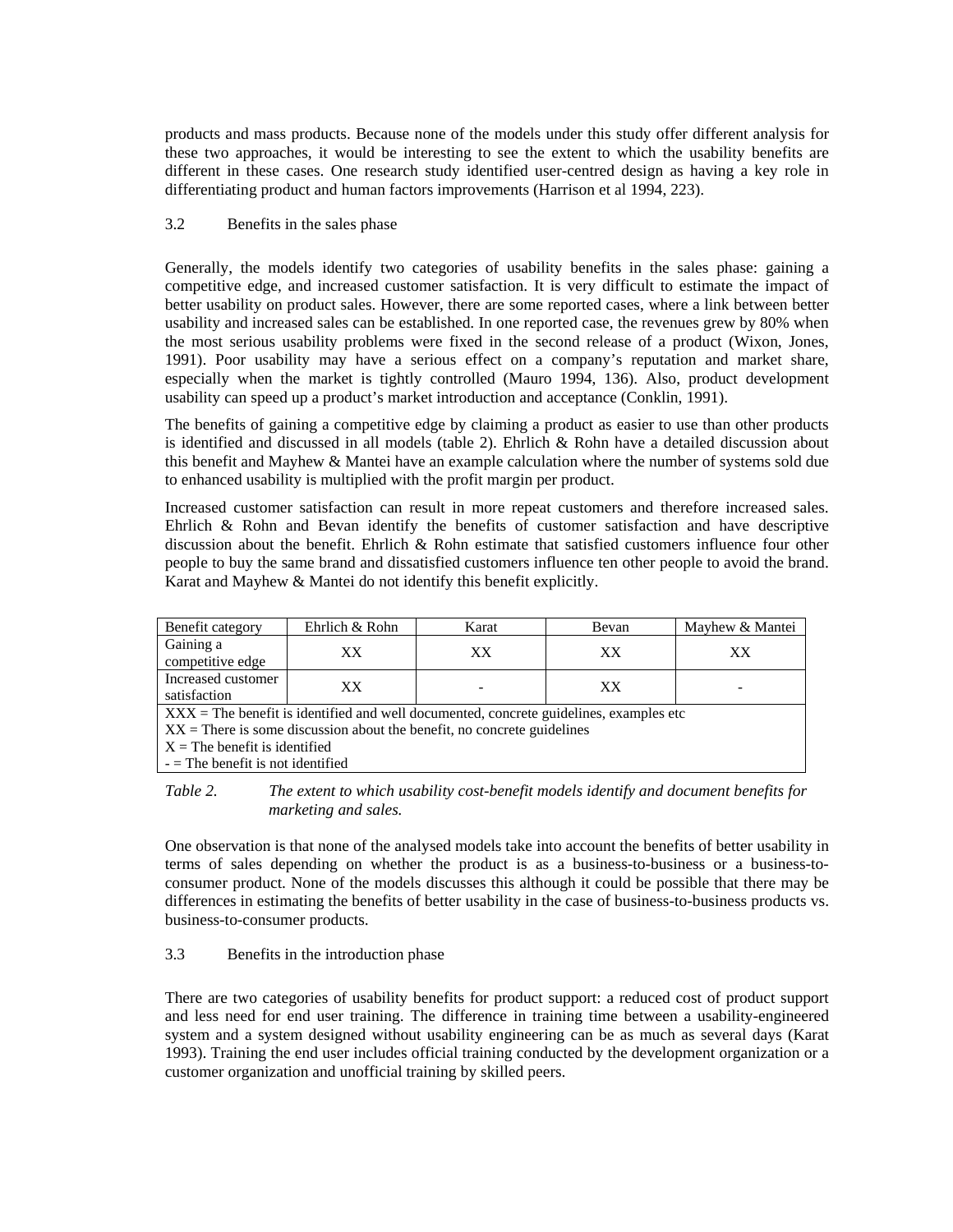Ehrlich & Rohn, Bevan, and Mayhew & Mantei identify and discuss the reduced cost of product support and less about the need for end user training to some extent. Karat identifies the reduced cost of product support as a potential benefit but does not provide further discussion or examples on it. Karat does not identify the reduced cost of end user training as a potential benefit (table 3).

Mayhew & Mantei, on the other hand, provide sample calculations for these benefits. To calculate the benefits in product support, they use the number of customers, reduced number of calls per year per customer, the length per call and the hourly wage of the customer support. To calculate the savings in end user training, they use the number of customers, number of training classes per customer, the length of training per class and the hourly wage of the trainer.

| Benefit category                                                                                    | Ehrlich & Rohn | Karat | Bevan | Mayhew & Mantei |
|-----------------------------------------------------------------------------------------------------|----------------|-------|-------|-----------------|
| Reduced cost of                                                                                     | XX             |       |       | <b>XXX</b>      |
| product support                                                                                     |                |       | XX    |                 |
| Reduced cost of                                                                                     |                |       | XX    | <b>XXX</b>      |
| end user training                                                                                   |                |       |       |                 |
| $\overline{XXX}$ = The benefit is identified and well documented, concrete guidelines, examples etc |                |       |       |                 |
| $XX$ = There is some discussion about the benefit, no concrete guidelines                           |                |       |       |                 |
| $X =$ The benefit is identified                                                                     |                |       |       |                 |

- = The benefit is not identified

#### *Table 3. The extent to which usability cost-benefit models identify and document benefits for customer support.*

None of the analysed models suggest different approaches for estimating the benefits for customer support in different cases: whether the product is a product tailored for a particular customer or whether the product is mass produced as a shelf product. For example, a development organization may be more likely to provide customer support for users of a tailored product than when the product is sold in shrink-wrap off the shelf. It can also be argued that estimating the benefits of better usability is somewhat different when the customer is internal in a development organization or when the support is part of the business of the development organization.

#### 3.4 Benefits in the daily use

Two categories of usability benefits are identified during a product's use: increased productivity and less need for end user support. The end user can benefit from higher productivity when the most frequent tasks take less time. It is estimated that productivity within the service sector would raise 4- 9% annually if every product were designed for usability (Landauer, 1995). This benefit is also the most identified in literature according to the report of Jokela and Rajanen (2002). Productivity is increased when using more usable products through decreased task time, less rework and greater work satisfaction.

All models identify increased productivity as one benefit. Karat provides couple of examples how to calculate it. Some savings can be made if there is less need for active product support in a development or customer organization. Ehrlich & Rohn, Bevan and Mayhew & Mantei identify the lesser need for end user support as a potential benefit (table 4). According to Ehrlich & Rohn a product that is not easily used or well explained can reduce profits by millions of dollars if the company has a low profit margin or a large customer base. Mayhew & Mantei have an example about calculating the increased productivity but they do not give a concrete guideline and there is little discussion about this benefit in general. Karat has some discussion about this benefit and a very brief guideline. Ehrlich & Rohn identify the increased productivity as a possible benefit but there is no further discussion about it.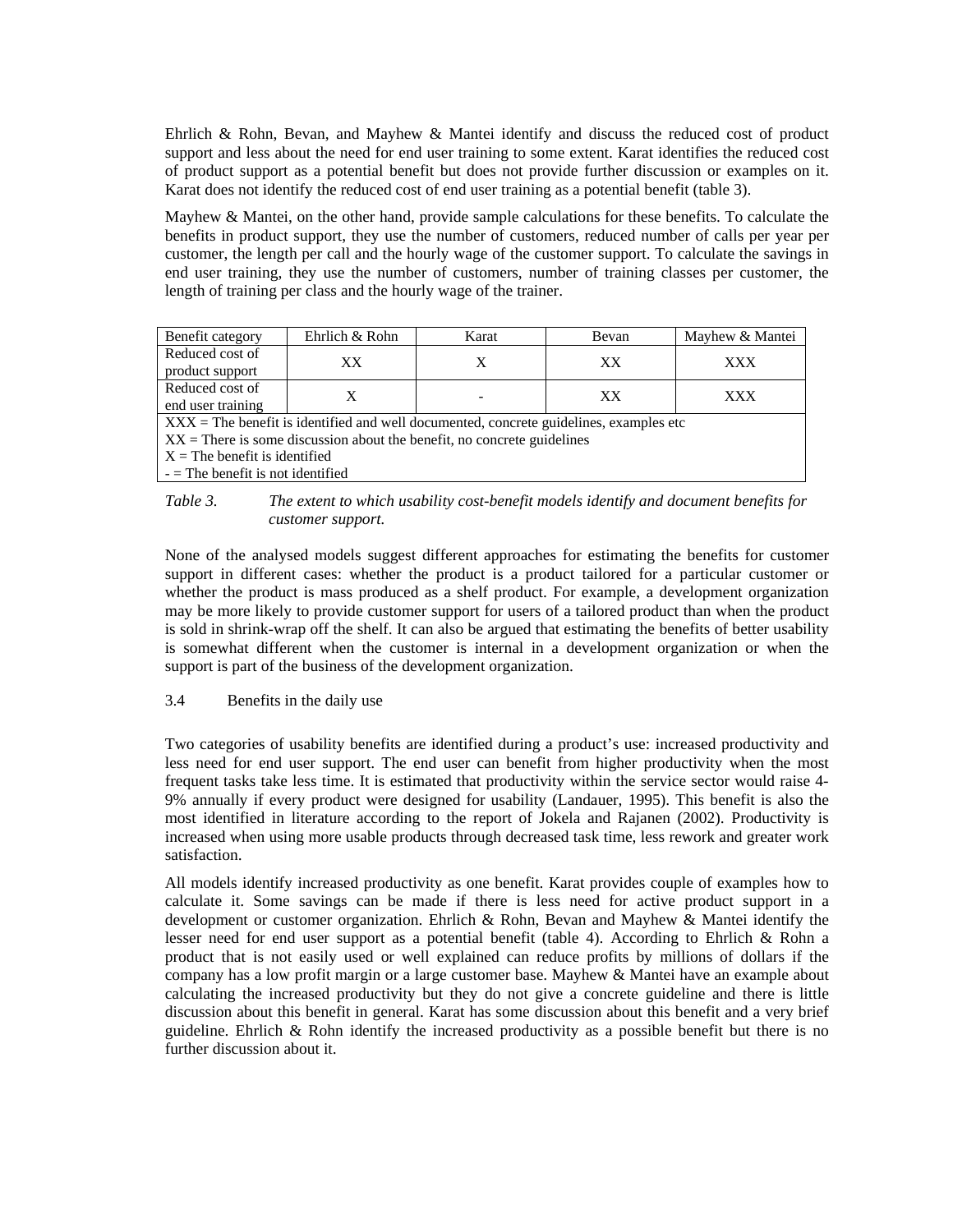One possible benefit could be the indirect effect of better usability when its effect on a mission critical system reduces the problems of other systems using it. The analysed models do not, however, identify this benefit.

| Benefit category                                                                                | Ehrlich & Rohn | Karat | Bevan | Mayhew & Mantei |
|-------------------------------------------------------------------------------------------------|----------------|-------|-------|-----------------|
| Increased<br>productivity                                                                       | X              | XX    | XX    | XX              |
| Less need for end                                                                               | XX             |       | X     | XX              |
| user support                                                                                    |                |       |       |                 |
| $\angle$ XXX = The benefit is identified and well documented, concrete guidelines, examples etc |                |       |       |                 |
| $XX =$ There is some discussion about the benefit, no concrete guidelines                       |                |       |       |                 |
| $X =$ The benefit is identified                                                                 |                |       |       |                 |
| $-$ The benefit is not identified                                                               |                |       |       |                 |

*Table 4. The extent to which usability cost-benefit models identify and document benefits for customers and end users.* 

#### 3.5 Costs

Two main categories of the usability costs in development phase can be identified: one-time costs and sustaining costs. The sustaining costs include cost of usability activities and cost of redesigning the prototype. Ehrlich & Rohn have detailed discussion about one-time costs and examples of sustaining cost but the cost of prototype redesign is not identified. The sustaining cost of usability activities is identified in all models. Mayhew & Mantei have some examples of calculating the sustaining cost of usability activities but there is no further discussion or guidelines about the calculations. Bevan mentions this benefit only briefly and makes a reference to Bias and Mayhew for further information. The sustaining cost of prototype redesign is identified by Karat. Mayhew & Mantei also identify that benefit and have a simple example calculation (table 5). None of the models identify the costs after the development phase.

|                                                                                          | Ehrlich & Rohn | Karat | Bevan | Mayhew & Mantei |
|------------------------------------------------------------------------------------------|----------------|-------|-------|-----------------|
| One time costs                                                                           | XX             |       |       | XX              |
| Sustaining cost of                                                                       | XX             |       | X     | XX              |
| usability activities                                                                     |                |       |       |                 |
| Sustaining cost of                                                                       |                |       |       | XX              |
| prototype redesign                                                                       |                |       |       |                 |
| $XXX =$ The benefit is identified and well documented, concrete guidelines, examples etc |                |       |       |                 |
| $XX$ = There is some discussion about the benefit, no concrete guidelines                |                |       |       |                 |
| $X =$ The benefit is identified                                                          |                |       |       |                 |
| $-$ The benefit is not identified                                                        |                |       |       |                 |

*Table 5. The extent to which usability cost-benefit models identify and document the costs.* 

#### 3.6 Summary

The results of the analysis show that the different models generally represent a significant contribution - they cover the benefits and costs at different phases of product lifecycle rather extensively. The results of the analysis show that the different models discuss the benefits at different level of coverage and details. The model of Bevan is probably the most covering one. However, it lacks details. Mayhew & Mantei, on the other hand, provide exact formula on calculating the benefits of some specific aspects but lack in discussion and concrete guidelines. Generally, however, the models provide general guidance but little details.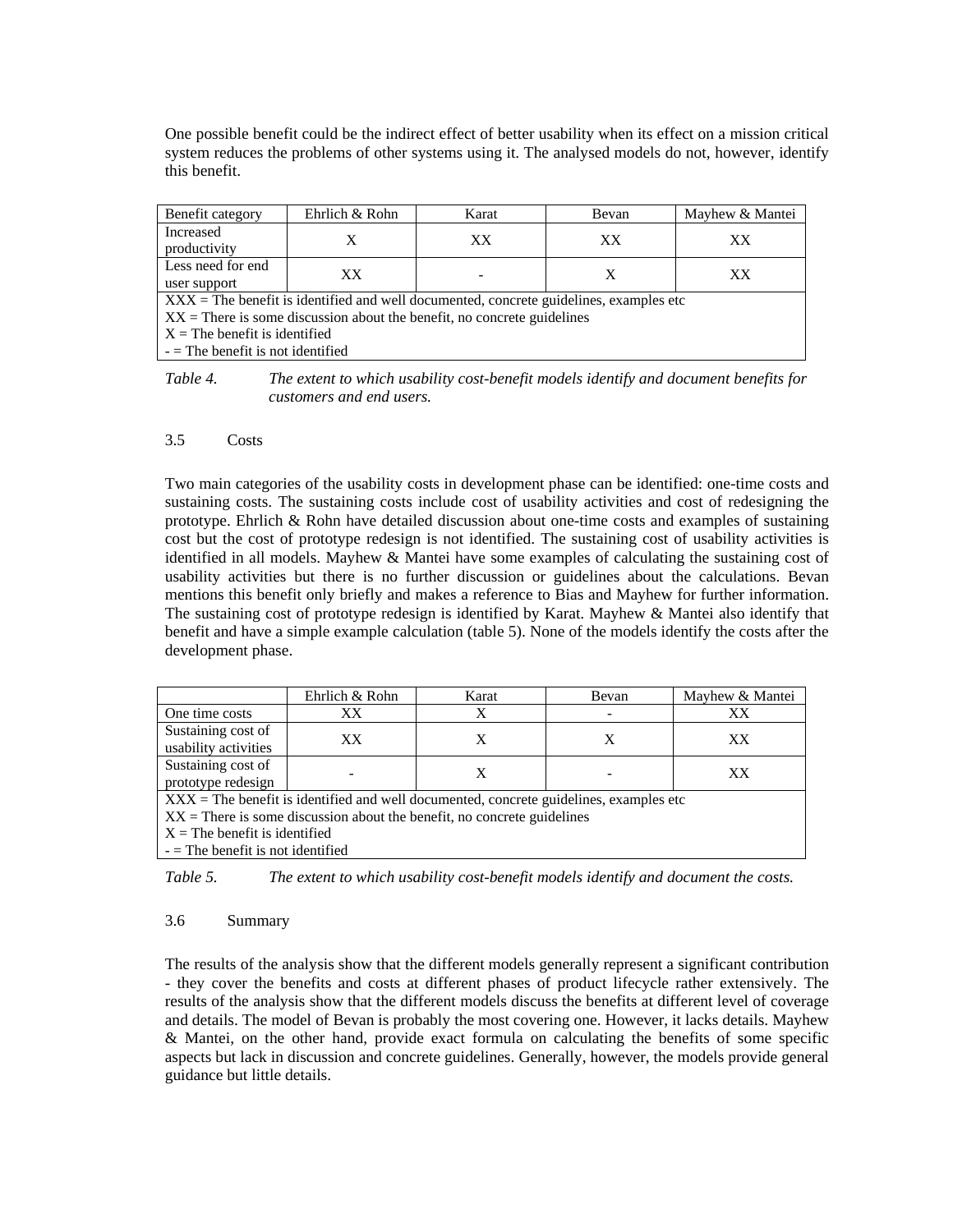# **4 DISCUSSION**

The analysed models have a slightly different approach for identifying, categorizing and assessing the benefits of usability. All the models addressed the increased sales of a more usable product as one of the benefits, but none of the models distinguish between these benefits for business to business and business to consumer products. Only Ehrlich & Rohn and Bevan include increased customer satisfaction as a potential business benefit. From all the analysed models, only Bevan identifies savings from a reduced cost of future redesign of the architecture by fixing usability problems for future versions of the product. An easier tailoring of the product through human-centred design as a potential benefit is not explicitly discussed in any of the models.

All the analysed models approach usability benefits through some sort of cost-benefit analysis. The identified benefits of better usability are measured against the estimated costs of usability activities. Every model analyses the costs and benefits of using user-centred design and not the overall benefits of better usability of the product.

Analysing the business benefits of better usability is not an easy task. Some of the potential benefits can be estimated quite easily. For example, the benefit of a lessened need of product support is rather straightforward to calculate. Some of the potential benefit areas are, however, quite abstract and therefore it is difficult to estimate those benefits. For example, it is very difficult to estimate what impact better usability has on improved company reputation, even when it is clear that poor usability hurts company reputation (Mauro 1994).

Some of the existing models also analyse the benefits of better usability from the end user's viewpoint. The potential benefits for end users are much more difficult to calculate than benefits for development or customer organizations. Also, the potential benefit areas for end users are harder to assess economically, even when there is a link between poor usability and higher rates of absenteeism, less job satisfaction and increased turnover (Schneider 1985). Some of the analysed models include increased work productivity as a benefit for end users. It can be argued that the benefits from increased productivity can be calculated more easily from the viewpoint of the customer organization.

In some existing usability cost-benefit models, the benefits are seen from the point of view of a starting development project. This approach does seem to be a bit problematic, because some of the potential benefits are clearly directed to a whole organization, and it may not be very useful to estimate those benefits from the point of view of a development project. For example, it is not very important to reduce support costs for a development project because they are not directly affected by the cost of product support. The models also have differences in who does the usability benefit analysis and what is the target group of the analysis (Rajanen 2002). When the potential usability benefits are analysed from an organizational point of view and the business type of the development organization is identified as a necessary variable in usability cost-benefit analysis, all possible benefits can be fully taken into account.

#### 4.1 Limitations

There are some limitations to be taken into account when making conclusions about this report. First, the analysis is of interpretive nature, and is mainly based on analytical literature study by one of the authors. Carrying out cost-benefit analysis in a real situation would probably provide much more insight to the models. Second, the report does not cover systematically all usability cost-benefit models. Third, the analytical framework – examination of the models through different phases of product life-cycle – does not cover all potentially interesting aspects.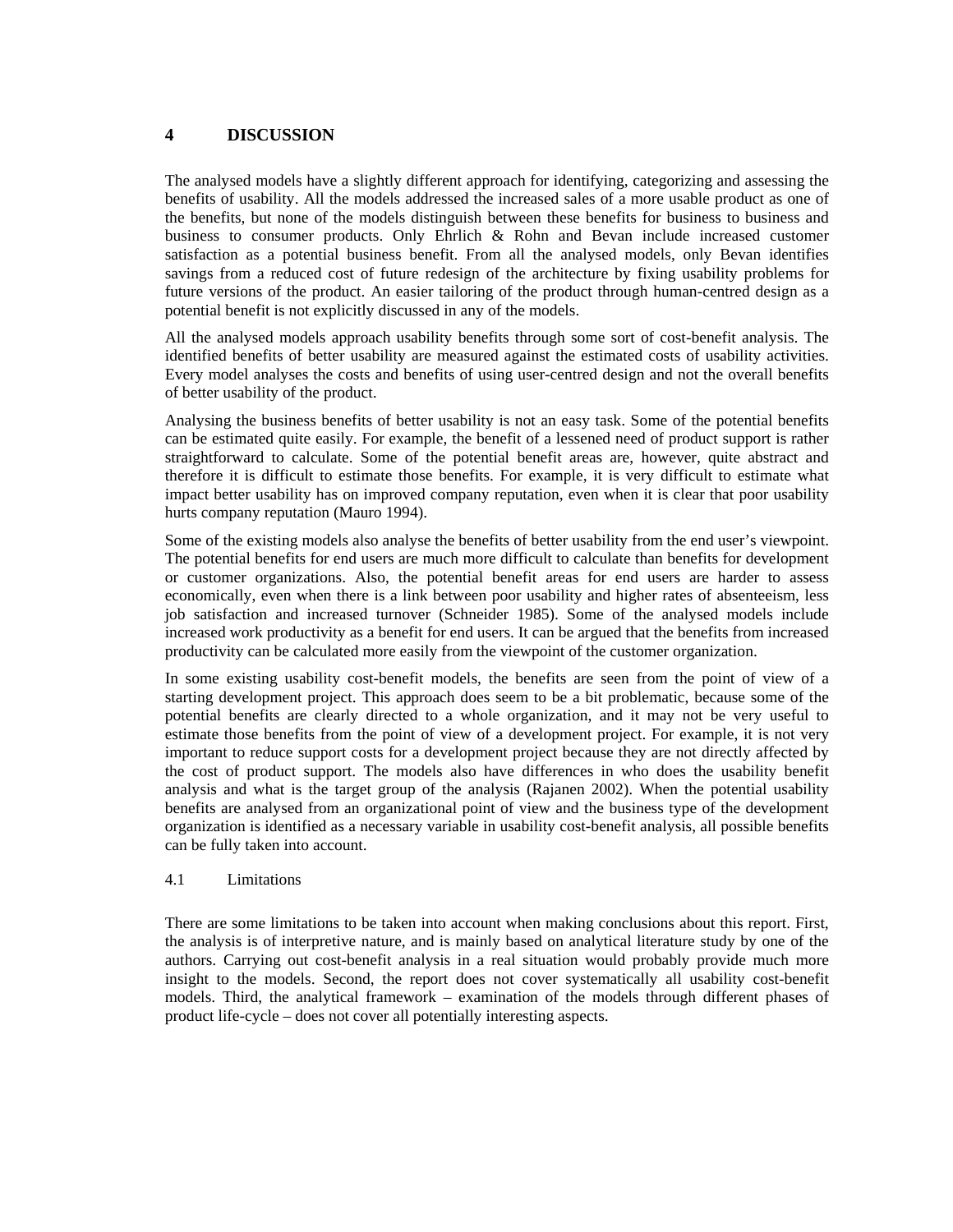#### 4.2 New research topics

There are some new research topics that were found during this research. First, one very interesting challenge is to identify the indirect effect of better usability when better usability in a mission critical system reduces problems in other systems using it. The analysed models do not identify such benefits, but when one of the authors discussed this with representatives of various development organizations it became possible that this kind of benefit could be identified in many cases.

Second, another interesting area for future research is to find formulas to measure the impact of better usability to development time and resources. The reduction of development time through better usability is reported in some case studies, but the analysed usability benefit models did not bring up any clear formula for calculating that impact.

Third, product support can be a profitable part of the business of a development organization. If the development organization can gain profit by providing product support for end users, the benefit of better usability in product support area is not that straightforward. The published literature does not contain example cases where product support is part of the business of a development organization.

Fourth, the best time for and conductor of a business benefit analysis are not quite clear. The analysis should be conducted before or during the early phases of a development project, because later it is difficult to include the usability activities into an already running project and the potential usability benefits for development are smaller. The analysis can be conducted either by a usability person, project member or organizational management. Each of them has a slightly different interest about usability and that can have some effect on the results. It can be argued that the best effect of introducing usability activities into a development project is achieved when the requirements for better usability are handed down to a development project by an organizational management.

Fifth, the business type of the development organisation and the product should be taken into account when estimating the costs and benefits of better usability. First, benefits of better usability for product development may be different when the product is tailored or mass-produced. Second, there can be differences in benefits of better usability when comparing between business-to-business (B2B) products and business-to-consumer (B2C) products. Third, the identified and calculated benefits of better usability could be different when the customer is internal in a development organization and when the support is part of the business of the development organization. The existing usability benefit models do not take the business type of the development organisation and the product into account. The business type could be used as a context dependent modifier when calculating a certain usability benefit. For example, the benefit of less need for product support could be given a higher benefit rating if the product is mass-produced rather than tailor made to a specific organisation.

# **5 CONCLUSIONS**

There are few development organizations that have integrated usability activities as an integral part of their product development projects. One reason for this is that the benefits of better usability are not visible to the management. In this paper, the characteristics of selected published usability cost-benefit models were analysed. These models have somewhat different approaches for identifying, approaching and categorizing the benefits of usability. All of the analysed models approach usability benefits through a general cost-benefit estimation of user centred design, but none of the models provide concrete guidance for all aspects required in cost-benefit analysis. The authors propose that the business type of development organization or developed product as a variable could be taken into account when analysing the benefits of better usability.